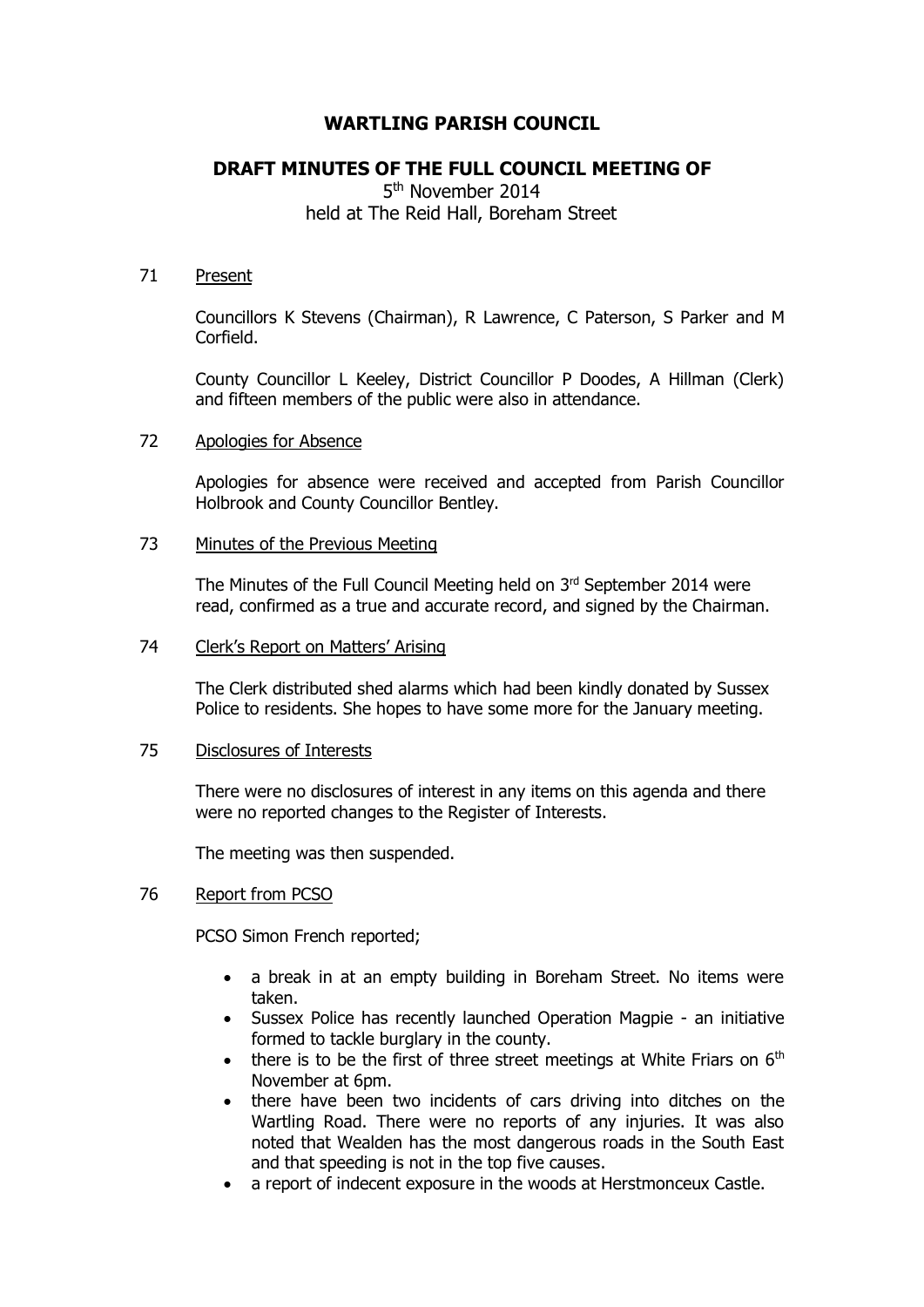PCSO French left the meeting at attend duties elsewhere.

## 77 Reports from District and County Councillors.

District Councillor P Doodes reported that;

- the Wealden Safer Partnership is working with the Police to try and make the roads in the District safer.
- she has successfully negotiated with Bexhill First Responders to buy three defibrillators from the Community Dividend at a reduced rate, one for Ninfield, one for Hooe and one for Wartling. Each Parish Council should receive theirs in the next three weeks. District Councillor Doodes said that, as a result of the saving, she can donate another £759 to Wartling towards another defibrillator. The Parish Council thanked District Councillor Doodes and considered the offer later on in this meeting.

County Councillor L Keeley reported that;

He has chased the Road Steward for an update about the stile at Wilderness Wood. He noted that the stile has been cut back though.

He also said that the pathway from Boreham Street to Herstmonceux has been cut. He suggested parishes might like to get together and pay towards new edging along the footpath from Horam to Boreham Street. He has asked the Herstmonceux Clerk to make contact with us.

It was also noted that ESCC Highways is cutting its hedges and ditches between September and December and will clear its drains after this when the leaves have fallen.

### 78 Questions from Members of the Public

There were no questions from members of the public on this occasion.

The meeting was then re-opened.

#### 79 Reports

a) Planning – Councillor Stevens explained that the Parish Council will not be consulted about the works proposed at Meridian Farm because the works are within the permitted development rights.

He also reminded residents they are responsible for keeping ditches running through and adjoining their land, free flowing.

The Core Strategy is being reviewed by the Inspectorate, with a report due in April 2015, and as a result the sites for new builds are not expected to be identified until July next year.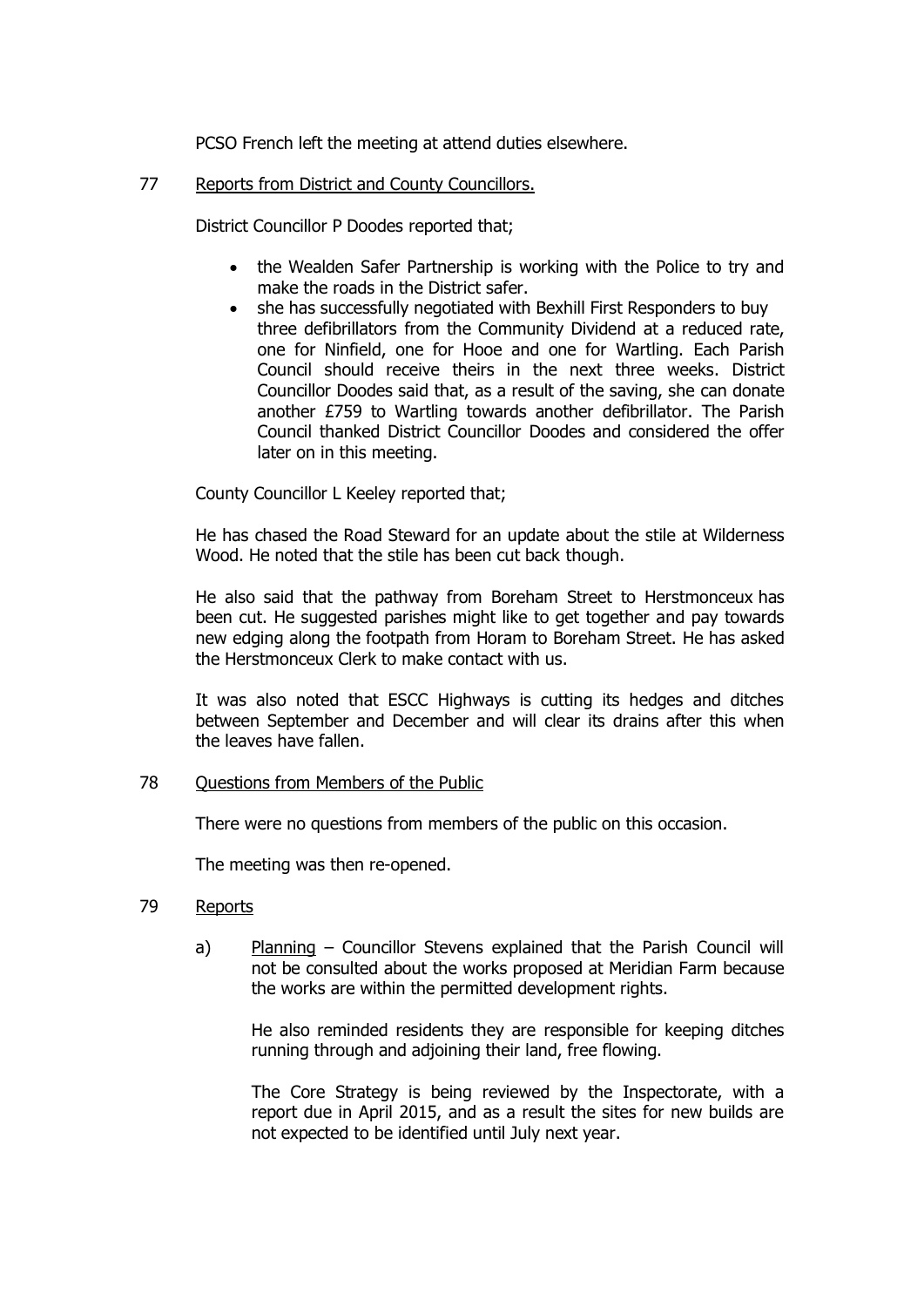#### b) Environment North

Councillor Parker reported that tyres were dumped in Boreham Lane but these have now been cleared.

#### c) Footpaths

Footpath 4 at Batts Hill has now been cleared by ESCC Rights of Way Department.

#### d) Environment South

There was nothing new to report on this occasion.

#### e) Highways/Police

It was noted that the bollards on the Wartling Road are covered in mud and are becoming ineffective. The Clerk will ask the Highways Steward to clean them.

Speedwatch met in September and recorded eleven offences at three locations.

The Police are asking residents to visit Immobilise.com as marker pens have proved to be ineffective so far. Residents who have tried to register property on Immobilise have found it to be very complicated.

The traveller in Boreham Lane has moved on following local intervention.

ESCC Highways is reported to be looking into the possibility of reducing the 60mph speed limit at Wood Lane.

#### f) Communication

Work is expected to start on the Herstmonceux exchange in May next year, after which it is hoped that residents could have broadband speeds of between 8mb and 80mb depending on how far away they are from the exchange.

The Wartling telephone kiosk was damaged by a lorry recently and the telephone was found to not be working. BT removed the broken door and also tried to repair the faulty phone. As a result of the latter, telephone lines in Wartling were temporarily out of action and the telephone is still not working. The Clerk will chase BT about the door.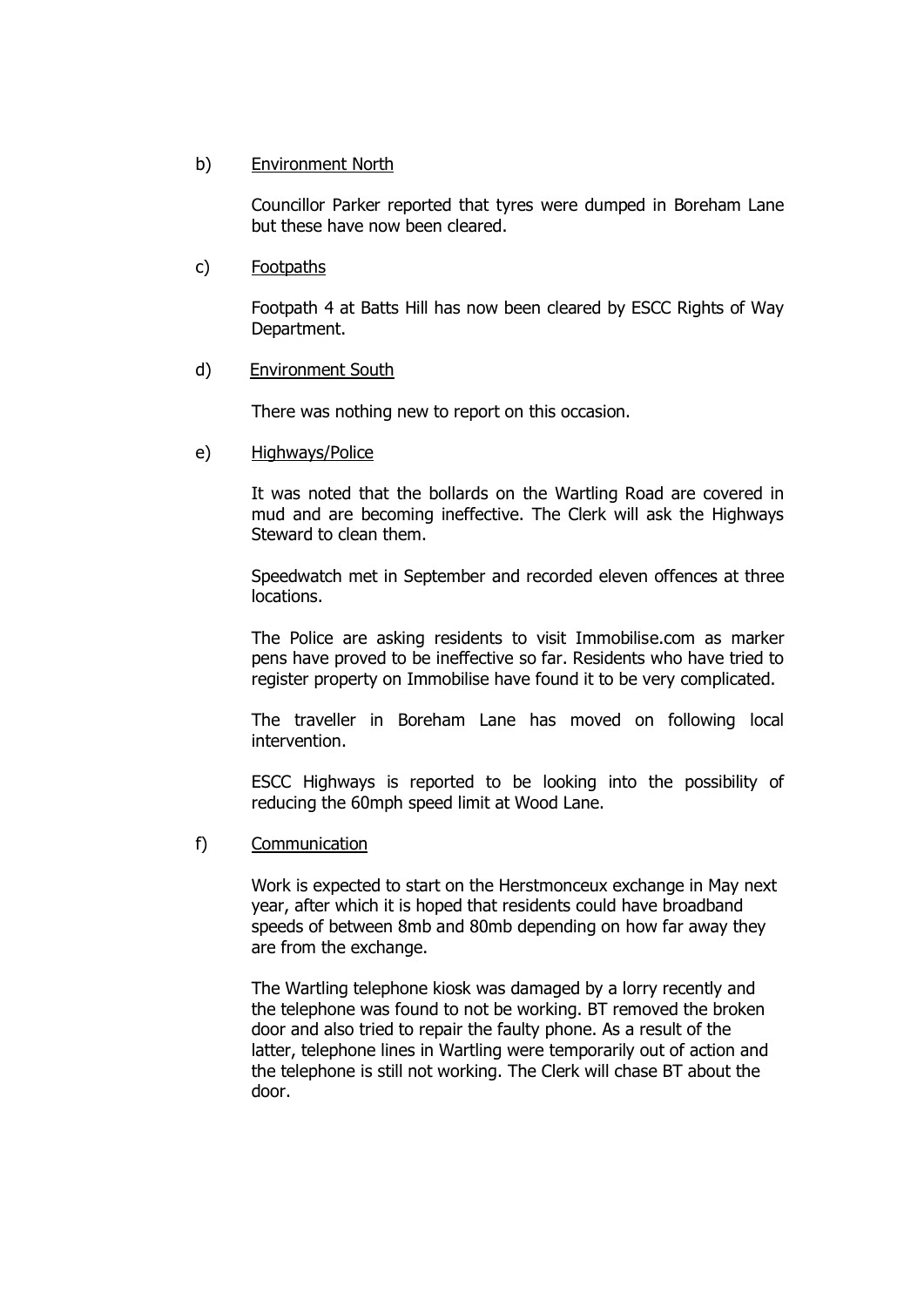## g) Speedwatch

Speedwatch met last month and recorded eleven offences over three locations.

f) Trees

ESCC Highways were praised for their prompt action in clearing a fallen tree on the Wartling Road recently.

The County Council has also been asked to look at a chestnut tree at Millhurst following fears it is a potential danger to road users.

The banks of the layby opposite Harris' garage are still reported to be dangerous. The Clerk will chase County Councillor Bentley who is believed looking into the matter.

#### 80 Reports from Outside Meetings and Courses

Councillor Parker attended the latest Reid Hall Trust Meeting. The Trust has a new website, bookings have increased slightly on last year and members are looking at ways to increase bookings further.

#### 81 Precept 2015-2016

After careful consideration Wartling Parish Council **resolved** that, subject to any late government legislation, the precept for 2015-2016 will be £5,500. This increase keeps the precept in line with actual expenditure and allows for the possibility of taking over some services from the District and County Council. Councillors **rejected** a proposal to pay someone to regularly clear litter in the bus shelter in Boreham Street. Councillor Parker will clear the bus stop for now instead.

### 82 First Aid Training - update

Councillors **resolved** to accept District Councillor Doodes' offer to donate £759 towards a second defibrillator for the Parish and agreed to buy one at a predicted cost of approximately £1200. The Parish Council expects to be able to claim back the VAT.

Councillors also **resolved** to donate £50 to the First Responders following the successful First Aid Training Session they held for residents recently at The Bull's Head.

### 83 Ouestions from Parish Councillors.

Councillor Paterson reported that there is a caravan in the field opposite the Science Centre. Councillor Stevens advised that the picket fencing outside Coopers Farm has been reported to him. Councillors also asked for an update on the stables in Wartling Wood. All three matters have been reported to Wealden's Enforcement Department.